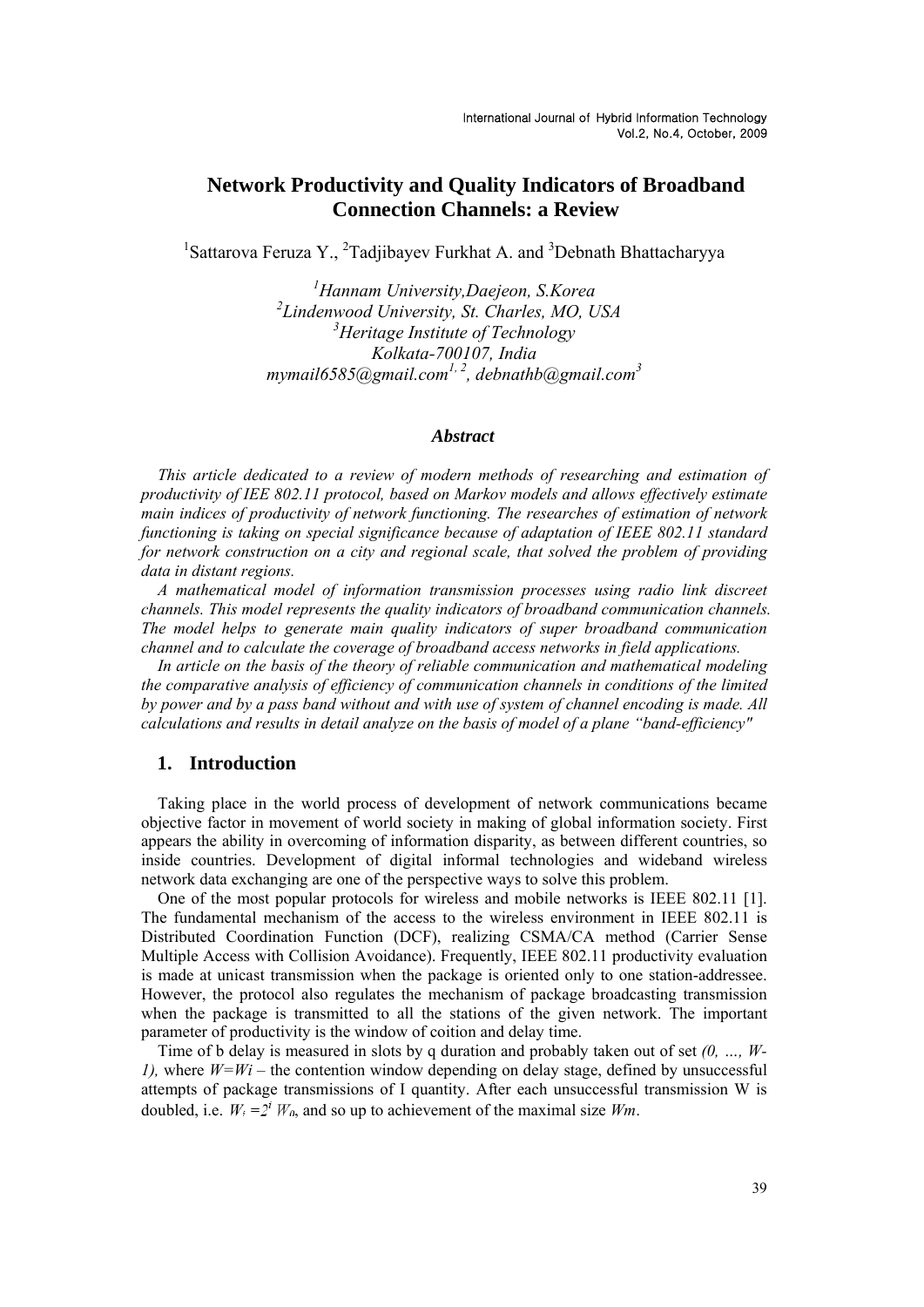Value *W* named as a contention window does not depend on the number of made attempts (unlike address transmission), as broadcasting transmission is not confirmed, hence, repeated transmissions at MAC-level are absent.

The majority of the scientific researches of today are directed on wireless networks efficiency increase, these are the researches of productivity estimation efficiency parameters at various loading.

The process of sending messages in a discrete channel includes two basic operations: a comparison of each message with a carrier signal of finite duration signals, which comes in the radio line, and the identification (recognition) of signals coming from radio line output to the radio receiver's input.

One of key parameters of system of a digital communication is the reliability showing a level of effective transmission of digital signals, zero consisting of sequence and units transferred on communication channels. The Real channel of communication basically is characterized with functions of the noise influencing function of a useful signal. Distinction between properties of signals received of a communication channel and an original signal refers to distortions of a signal [1]. By transmission of a digital data on channels with noise always there is a probability of that the received data will contain mistakes. Modern transmission systems and reception of digital signals should have such function, that at restoration of an initial waveform from a digital signal these mistakes have been found out and corrected. The most effective way of correction of mistakes is application of methods of channel encoding. For today from the theory of encoding the set of codes and methods of their decoding action, differing correcting ability, complexity of realization and a number of other parameters is known. Below authors on the basis of the theory of reliable communication and the theory of encoding the analysis of parameters and a system effectiveness of channel encoding is made at use multiphase (MPSK - multi phase shift keying) and multifrequency (MFSK - multi frequency shift keying) manipulations from the point of view of minimization of a used band and provision of high efficiency of digital system.

## **2. Network productivity at high and normal loading**

The following discrete and integer time scale of network work, a virtual slot of which is a unit is applied to productivity estimation and capacity in local wireless networks of IEEE 802.11 in high loading conditions.

Let's consider that virtual slots are not identical and each of them can be:

1) "empty" delay slot  $\sigma$  in which any of the stations does not conduct transfer;

- 2) "successful" slot in which only one of the stations transmits a package;
- 3) "collision" slot in which two or more stations transmit.

According to Bianchi model [2], it is supposed that in the beginning of every slot each station tries to send a package with the identical probability, equal to  $\tau$ . In Cali model [3] it is supposed that delay time b does not depend on i and gets out of geometrical distribution with τ parameter. The behavior of separate stations considered as independent, according to Bianchi model is described by Markov chain, it is represented on Figure 1 (where p - the collision probability, considered as independent from number i of performed transmission attempts). Here, the condition of stations is described by pair  $(i, k)$ , where  $k$  - value of delay counter. We can see that considerations of Bianchi and Cali models are equivalent to works of Vishnevsky and Lyakhov [4]. Besides, it was considered in these works that any station can begin transmission in the beginning of every slot. However, in real DCF scheme right after transfer termination only the transmitting station can begin transmission again, where it is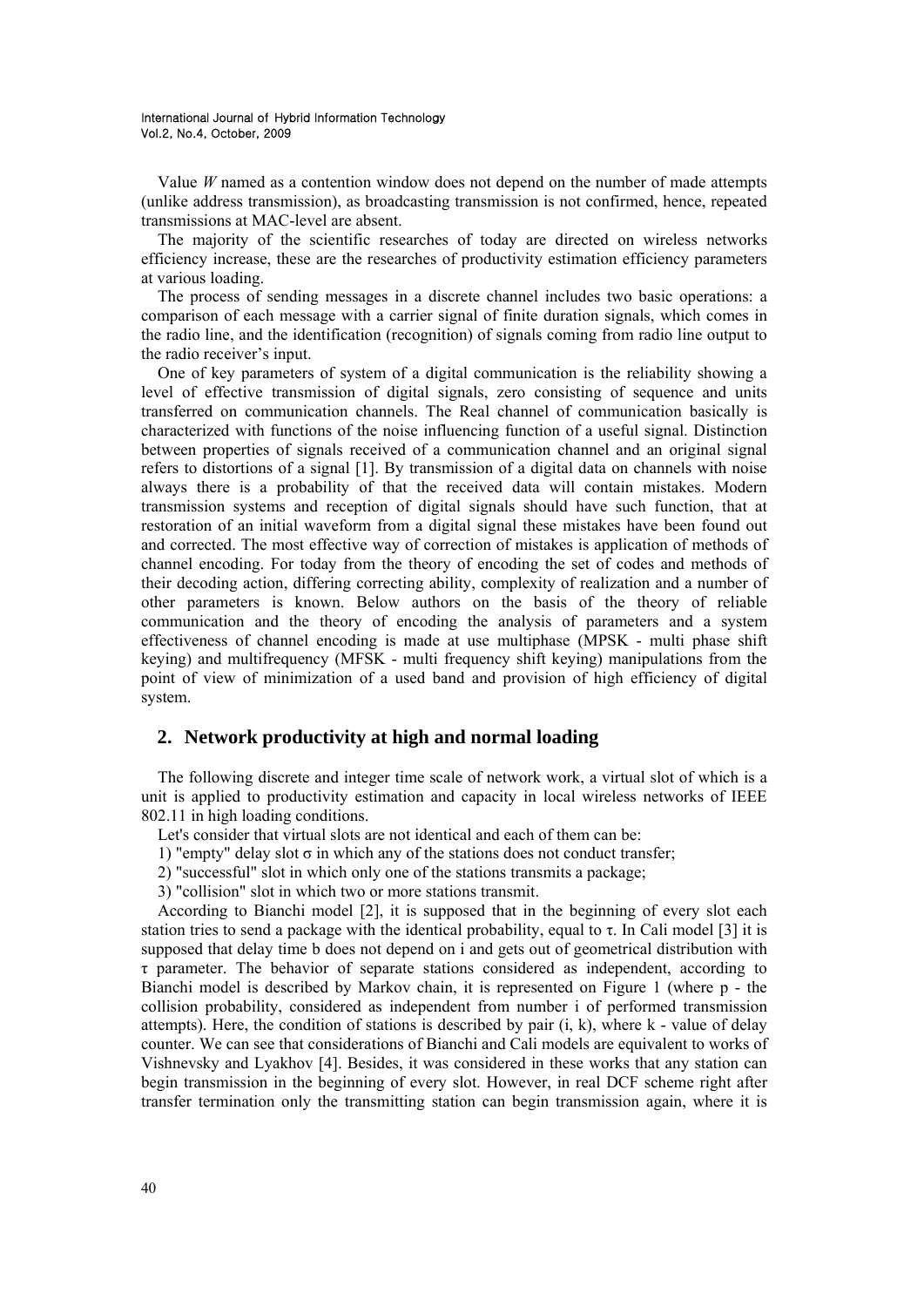also necessary to consider restrictions on transmission attempts number [5].

The above described works were done in the consideration of the ideal transmission channel, however neglecting of noises usually leads to essential overestimation of throughput estimations, as in modern city conditions electromagnetic noises are the inevitable factor worsening network throughput because of packages distortion. Therefore the further development of productivity evaluation methods of IEEE 802.11 local networks has been connected with the account of noises influence on network throughput. Vishnevsky and Lyakhov's work was the first step in this direction, [5], researches also have been carried out in efficiency evaluation direction of packages fragmentation application, recommended by IEEE 802.11 for network working in the conditions of noises.



Figure 1. Markov model of station condition change.

Let's consider a wireless local network (WLAN) consisting of N statistically homogeneous stations working in high loading mode, when there are always nonempty queues in all WLAN stations. Statistically homogeneity of stations lies in the same stochastic distribution {dl, l=lmin, …, lmax}. Length of the packages chosen by each station from the queue. Distances between WLAN stations are small, therefore we will consider: 1) absence of the latent stations and 2) a simultaneity of noises occurrence in all stations. It means that all stations equally "hear" the general wireless channel.

We can see that each station conducts delay time readout only in the free channel: the counter value decreases for unit only in the event that the channel was free during the whole previous slot. At zero value achievement by the counter the station begins to transmit. Delay slots readout stops, when the channel becomes occupied, and next time delay counters decrease only when the channel will be free during σ +DIFS (Distributed Inter Frame Space) or σ +EIFS (Extended Inter Frame Space), if the last transmission on the channel was respectively successful or unsuccessful. We will consider the slot following directly after DIFS interval, finishing successful transfer from A station. The value of the delay time counter of A station is equal to b in the beginning of this slot and other stations counters remain on the same values, as prior to the transfer of A station, thus this slot is not competitive: only A station can conduct transfer in its course, if its delay time b appears equal to 0 (the given situation is called as instant transfer repetition). Accordingly, the transmission attempts which are carried out as a result of instant repetition, we will name instantly repeated attempts, distinguishing them from the other usual attempts. Thus, A station can conduct a range of broadcasting, instantly repeating them and one of these instantly repeated attempts of transmission does not have collisions in view of competition absence from other stations. Similarly, in the beginning of the slot, coming directly after EIFS interval finishing collision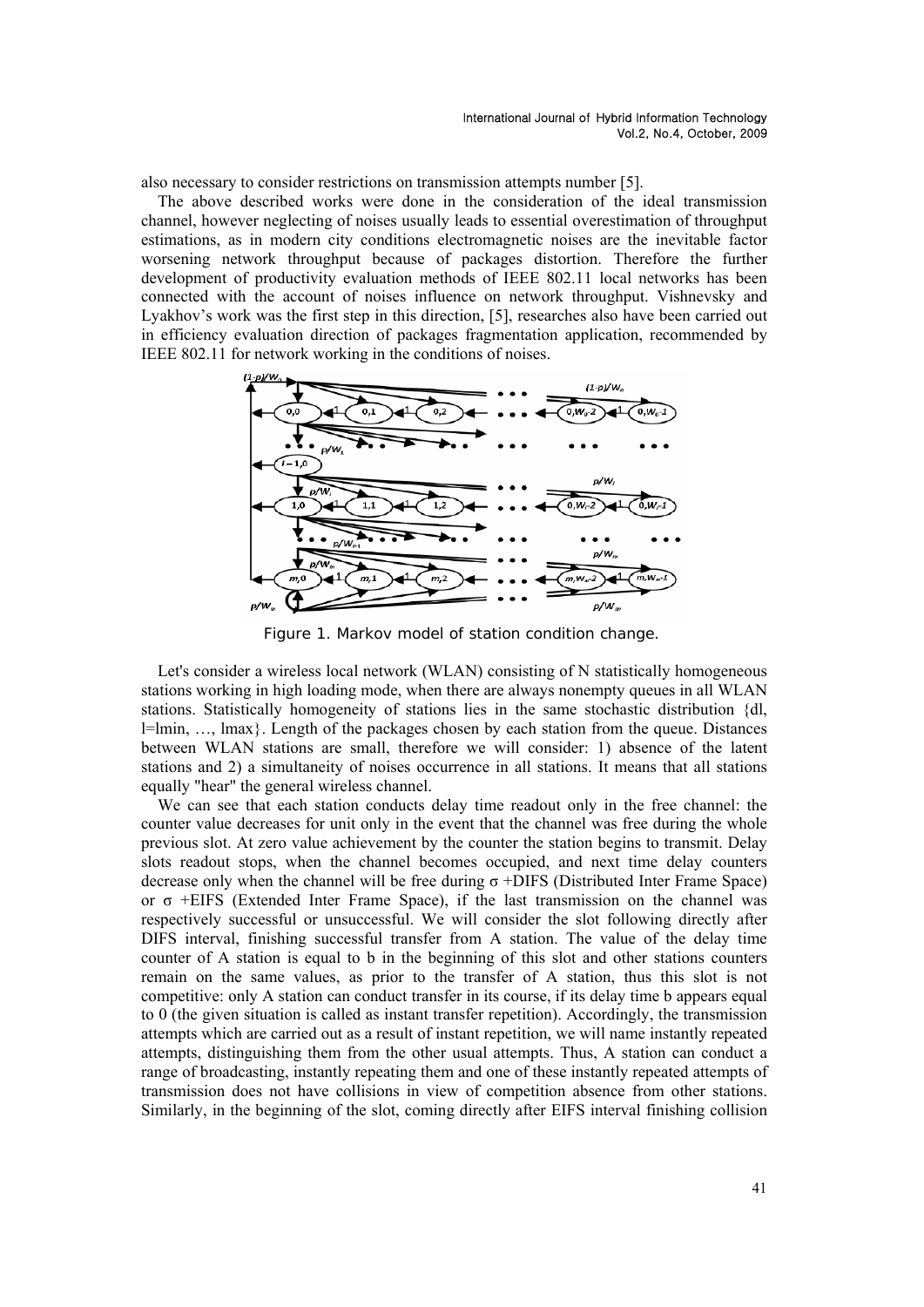of several stations, only these stations can transmit, instantly repeating the attempts – The Seizing Effect lies in it.

Here we will confine ourselves by the account of instant repetitions only after successful transfer, neglecting such repetitions after unsuccessful attempts. For this purpose we will slightly change the rule of delay time b selection: after successful transfer b equiprobably gets out of set  $(0, ..., W0-1)$  and after any unsuccessful attempt – out of set  $(1, ..., w-1)$  where w depends on nr and is defined under the formula:

$$
w = W_i = W_0 2^{nr}
$$
  $\text{при } n_r \le m$   $\text{u } w = W_m$   $\text{при } n_r \ge m$ ,

Where Wm =W0 2m - maximal contention window.

Thus, after unsuccessful attempt (including EIFS interval) an "empty" slot always follows upon termination of which comes a competitive slot when any station can begin transmission.

### **2.1 Productivity at normal loading**

Unfortunately, the results received in the majority of works devoted to IEEE 802.11 are inapplicable in normal loading conditions when stations queues periodically appear to be empty, in view of essential exaggerated evaluations of such productivity indicators as an average time of packages service and average time of package delay at MAC- level, i.e. average time of stay at the given station, including possible expectation and service.



Figure 2. Markov's chain of station conditions change for a case of normal loading

The attempt to describe work of a wireless local network in the conditions of normal loading undertaken in Bianchi model is added by idle condition to which the station after the next transmission can pass. However, in the model applied in work [7], two important factors are not considered: 1) the station after package transfer passes in a delay condition even in the absence of a package in its turn and 2) possibility of immediate (asynchronous) package transmission which has come to empty queue, in the absence of other stations transmissions. For the consideration of these factors the additional (top) line of  $(-1, k)$  conditions is entered into Bianchi model, corresponding to delay conditions at empty  $(k> 0)$  queue and to  $(k=0)$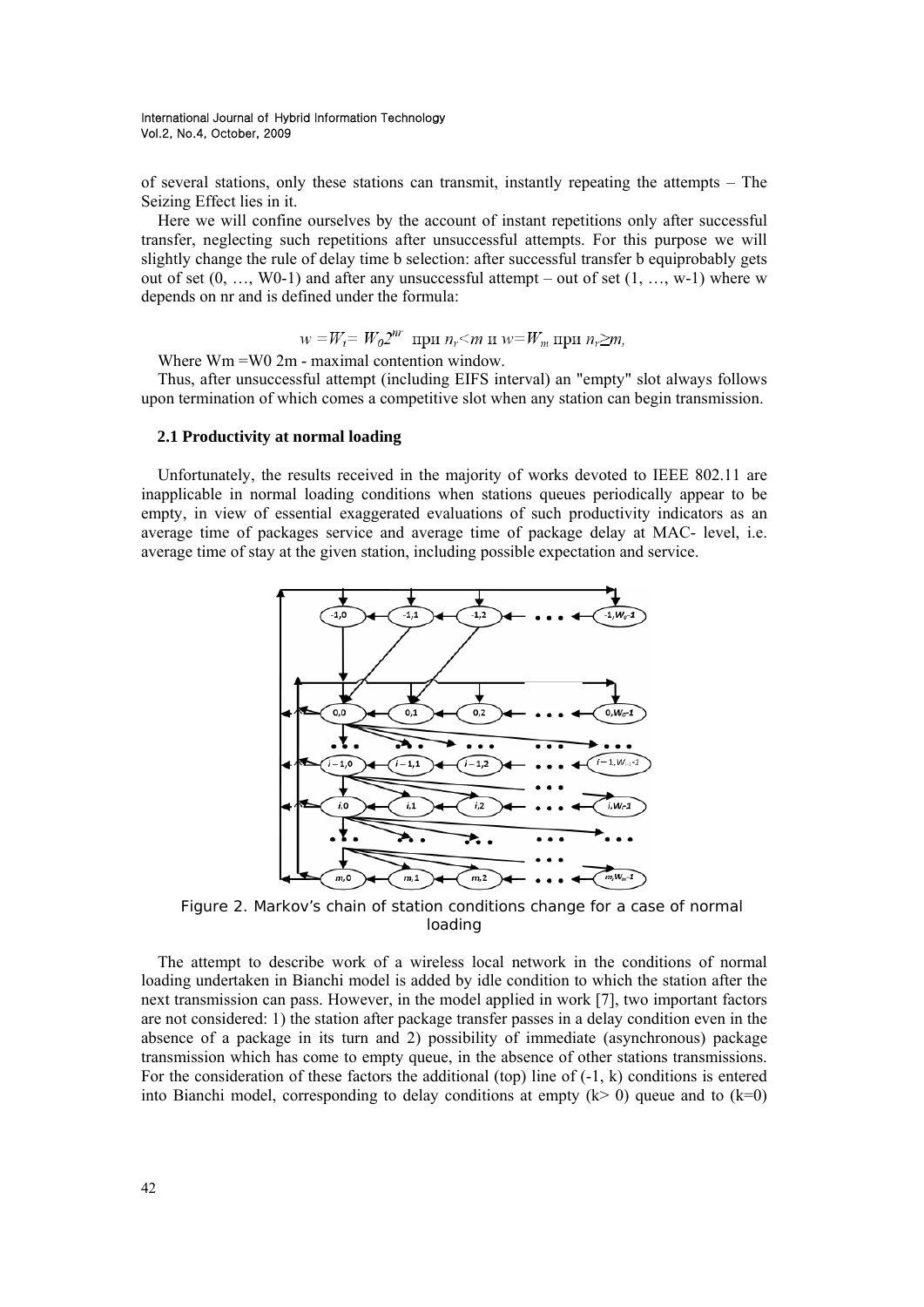idle time condition, Figure 2. The station passes in  $(0, k-1)$  condition if it was in  $(-1, k>0)$  or equiprobably in one of (0,0 … W0-1) conditions if it was in idle time condition at package receipt in empty queue and impossibility of asynchronous transmission. At queue underflowing the station equiprobably passes in one of  $(-1,0, \ldots, W_0-1)$  conditions. The main objective of the given model is to find an average value of T time of the package service counted either from the moment of package receipt in empty queue of the given station, or from the moment of the previous package service termination from this queue and either up to the moment of АСК confirmation reception or the expiration of EIFS interval after the last unsuccessful transmission attempt (i.e. in case of package loss). The analysis of the given model allows estimating precisely enough average times of service and packages delays at MAC-level.

### **2.2 Analysis of efficiency evaluation methods for wireless networks**

The outcomes of the abovementioned wireless local networks efficiency evaluation research have shown that the method of efficiency evaluation under normal load allows, unlike previously used approaches, to consider the interconnection of local network stations behaviors, which improves precision of the evaluation. The method is easily expanded in terms of possible review of more complex situations by means of re-using the results that were previously acquired under heavy load at all stations of the network. For instance, to model hybrid access methods, when RTS/CTS mechanism and evaluation of a probable distribution of packet sizes is being used for some of packets, it is quite enough just to calculate lengths of successful (ts) and unsuccessful (tc) transmissions. Should the channel be less than ideal, failure probability evaluation methods should take interferences into account.

## **3. Quality Indicators of Broadband Connection Channels**

For mathematical description of major transformations (operations) of the sets that occur in the transfer of information, we will use the notion of the operator. The operator of the transmitter, turns coded messages  $\{a\}$  of signals  $\{s\}$  is denoted as L1, the operator of the communication line denoted as L2, the operator of the receiver converts the signal into solutions,  $\{a\}$  – L3. As a result we receive a generalized structural scheme of the discrete channel, shown in Figure 1 where n  $(t)$  - additive noise and the noise affecting the receiver's input.

Based on the structural outline Figure 1 one can write the following formula

$$
\{a_{1}^{*}\}=L_{1}\{x_{I}(t)\}=-L_{1}L_{2}L_{3}[\{a_{1}\}]+[n_{I}(t)],
$$

where  $x_1(t) - L_a \{s_1(t)\} + n_1(t)$  – a mixture of signal and interference at the receiver input.



Figure 3. General Outline of the discrete channel.

The main task of the communication channel is to ensure correspondence between the elements of the sets  ${a \; |}$  and  ${a \; |}$ . Since the channel noise and distortion apply To the of  ${a}$  and  ${a}$ , will be static (random), i.e. degree of consistency necessary to characterize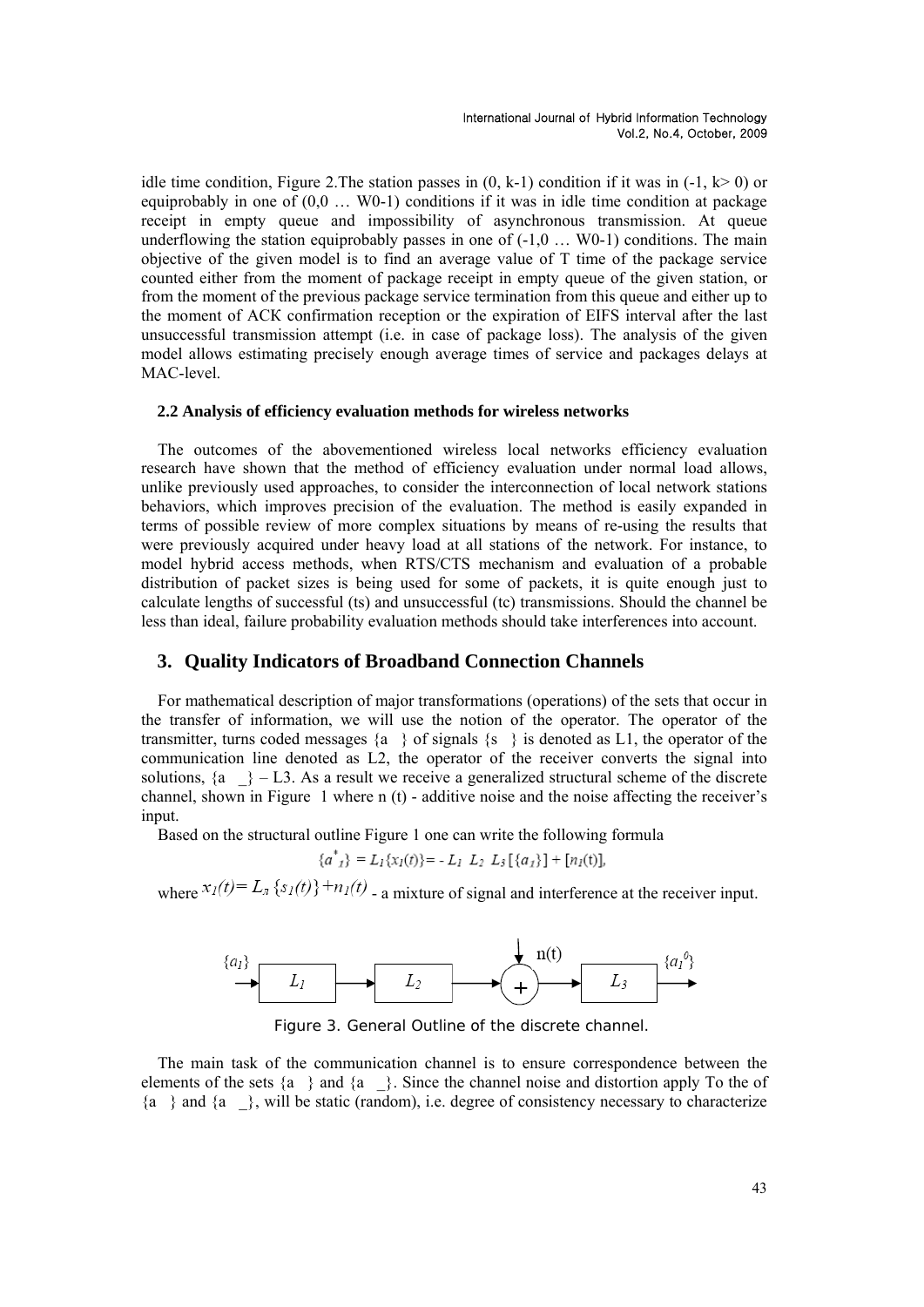quantitatively probabilistic values, for example, the probability of correct transmission of a character (the correct consistency) or intelligibility with voice transmission. Obviously, only for the ideal discrete channel true identity  $\{a\} = \{a\}$ , which is performed under the hypothetical conditions of  $\{n(t)\}=0$  and L2 L3 =1.

Based on the analysis of the purpose of communication system, ITU-R recommendations and reports as well as GOST requirements, it is reasonable to accept the accuracy of information transmission as the main indicator of quality. Generally, in order to evaluate the accuracy of communication in the n-channel communication system (CS), P0 mistake ration (the probability of mistake whie transmitting one piece of information) or signal to noise ratio qn (the relation of symbol (bit) energy to a noise spectral density) are used. Signal to noise ratio qn is measured in the output of correlated receiver (in the input of the comparator device)

$$
q_n = P_1 / P_2 + P_3 + P_4 + P_5, \quad (*)
$$

where P1 - power of the signal at the output (receiver), P2= kt - Interior noise power at the output of the receiver, tn - noise temperature, Ts - the duration of the signal, P3 - power of wideband external interference (noise), P4 - power of narrowband interference, P5 -- power interference. When the linear coherent processing of the external noise will have power at the output of the receiver is determined by the following expressions:  $P_3 = g_{\text{m}}^2 / T_c$ ,  $\partial_{\theta}$ 

where - the spectral power of noise;  $P_4 = P_6 / B_s$ ,  $P_{\delta_1} = \sum_{\delta=1, a=k}^{n} \rho_{ak}^2 P_a$ , where *P6*power narrowband interference at the receiver input, where - coefficient of mutual correlation

 $\rho_{0k} = \frac{1}{\sqrt{E_{cy}E_{cq}}} \int_{0}^{1} S_0(t)S_k(t)dt$ <br>1 st and the k-th signal of the power P1 and Pk,  $q_n = (P_{c1}/P_{u0}) = E_c/N_0$ , (\*\*)

where N0 - spectral power density of internal noise.

Value (\*) is the maximum value and does not depend on the waveform. At the entrance to the multi-transfer (in the general band) and the presence of external interference deteriorates the quality of information as compared to (\*\*). In some cases, you can offset this deterioration by increasing the power of the signal, but, first, a way with code division of channels may be ineffective because of the interference (they are, of course, determined by the value of Pc), and secondly, it contradicts the condition of comparative analysis (continuity signal at the input channel).

Appropriateness of the criterion (\*) is explained by the fact that it determines many characteristics of communication systems (the probability of detecting a signal, the probability of error in digital systems of information, accuracy of measurement of the signal in synchronization, etc.). Consideration of a coherent receiver, useful for two main reasons: first, a receiver under the fluctuating noises is the best indicator (\*), and secondly, such a receiver the most widely used in modern systems of information. It is clear that these characteristics are virtually identical, since the probability of error for this monotonic CS is linked to the unique dependence of signal-to-noise ratio. However, for tasks assessing the quality of MOP to adopt the criterion of the probability of error, and to optimize the tasks appropriate to adopt the criterion of maximum signal-to-noise ratio at the inlet at the entrance solver. This appropriateness is defined, firstly, that the recommendations of the receiver to describe the quality of a specific channel directly indicates the level of allowable error for a maximum allowable time interval, and, secondly, that in the general case, the probability of errors associated with signal noise in the analytical dependence impede the tasks of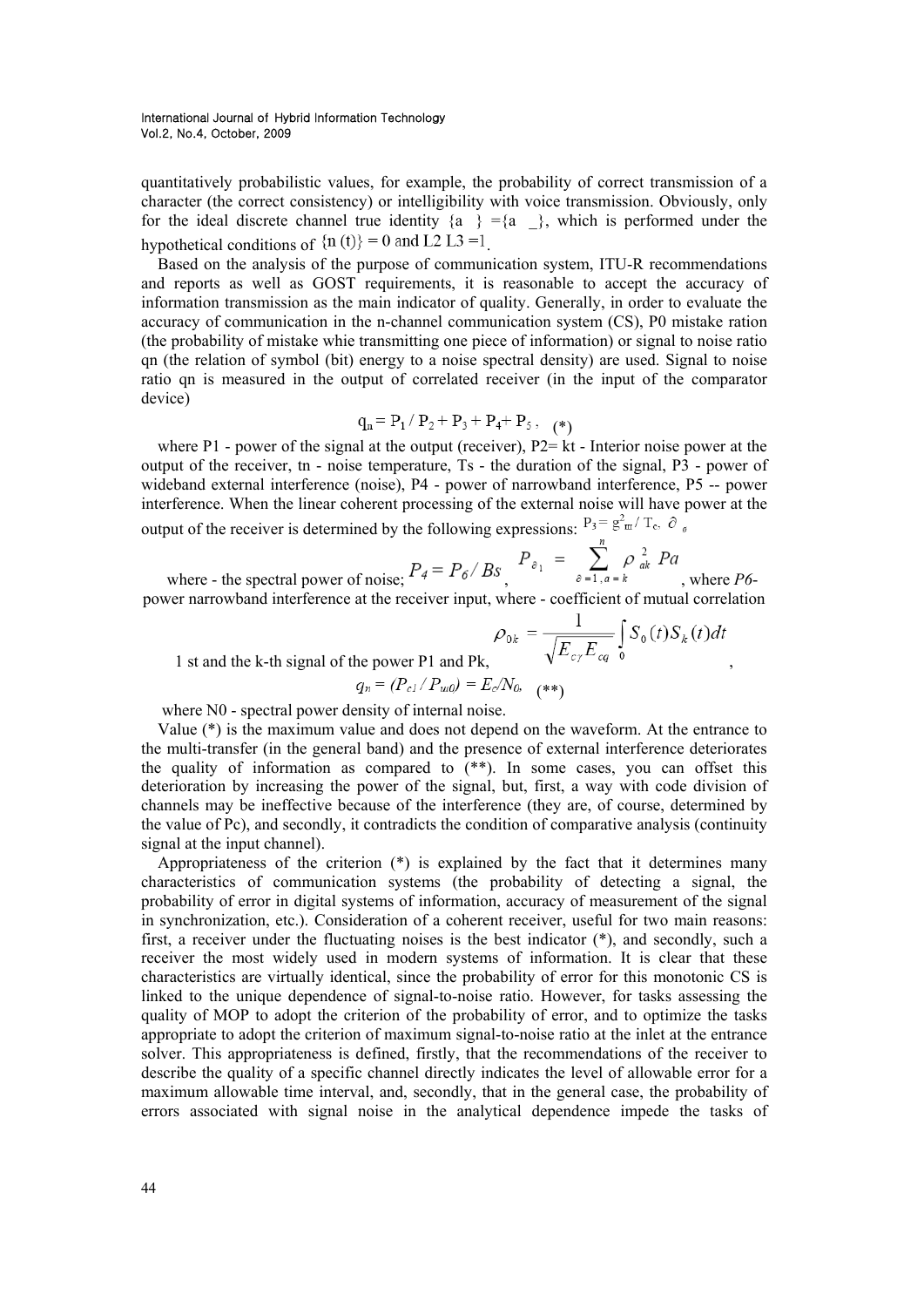optimization in analytical form. Therefore, further to characterize the quality of the information will be used and the likelihood of errors R0 and signal-to-noise ratio.

From the expression (\*) it follows that the output signal and the bandwidth (base tone) are the main resources of the NC. These resources are spent on the transfer of information. Costeffectiveness of resources usually characterizes the SS performance and energy efficiency of frequency:

 $\beta = R_1 N_o / P_c$ ,  $\gamma = R_1 / F_c$ , where No - the spectral density of the normal white noise, the existing channel in the MOP.

Using the concept of informational efficiency, which is characterized by the coefficient of bandwidth η, can be combined values (\*\*), i.e. skalyarizovat vector is subject to  $\eta = 1$ . The reason for such a condition is the

Shannon's theorem that, with appropriate methods of modulation and coding value η can be very close to unity:  $\eta = R1 / C$ , where C - the capacity of the channel.

Known to limit the dependence of the efficiency of the channel:  $\beta = \gamma / (2\gamma - 1)$ . Any real radio station would have the worst characteristics of energy efficiency and frequency, ie for a real channel, the dependence of  $β = f (γ)$  will be on the plane (β, γ) located below the Shannon. Note that the coefficient  $\gamma$  can be in communication systems vary zero to infinity (for a discrete m-ichnyh channels to log (m)), and the coefficient β from zero to For the discrete mth channel we can obtain

$$
\gamma = [\log m - P_{0\sigma} \log \frac{m-1}{P_{0\sigma}} - (1 - P_{0\sigma}) \log \frac{1}{1 - P_{0\sigma}}].
$$

If the SS is using orthogonal signals (eg, W-CDMA, A-CDMA, IW-CDMA, etc.), the value of the probability of error is defined as a well-known expression:

$$
P_{0\emptyset} = 1 - \int_{-\infty}^{\infty} \frac{1}{\sqrt{\pi \widehat{\mathcal{O}}}} e^{-(y-\sqrt{E_{\mathcal{C}}})^2/\widehat{\mathcal{O}}}\left[\int_{-\infty}^{y} \frac{1}{\sqrt{\pi \widehat{\mathcal{O}}}} e^{-y/\widehat{\mathcal{O}}^2} dy\right]^{m-1} dy.
$$

For the binary symmetric channel without memory using conflicting signals we find from the above

$$
\gamma = [1 - P_7 \log \frac{1}{P_7} - (1 - P_7) \log \frac{1}{1 - P_7}].
$$
  

$$
P_{0\phi} = \hat{O}(\gamma / \beta), \hat{O}(X) = \frac{1}{\sqrt{2\pi}} \int_{0}^{y} e^{-y^2/2} dy
$$



Figure 4. Dependence of energy effectiveness from frequency efficiency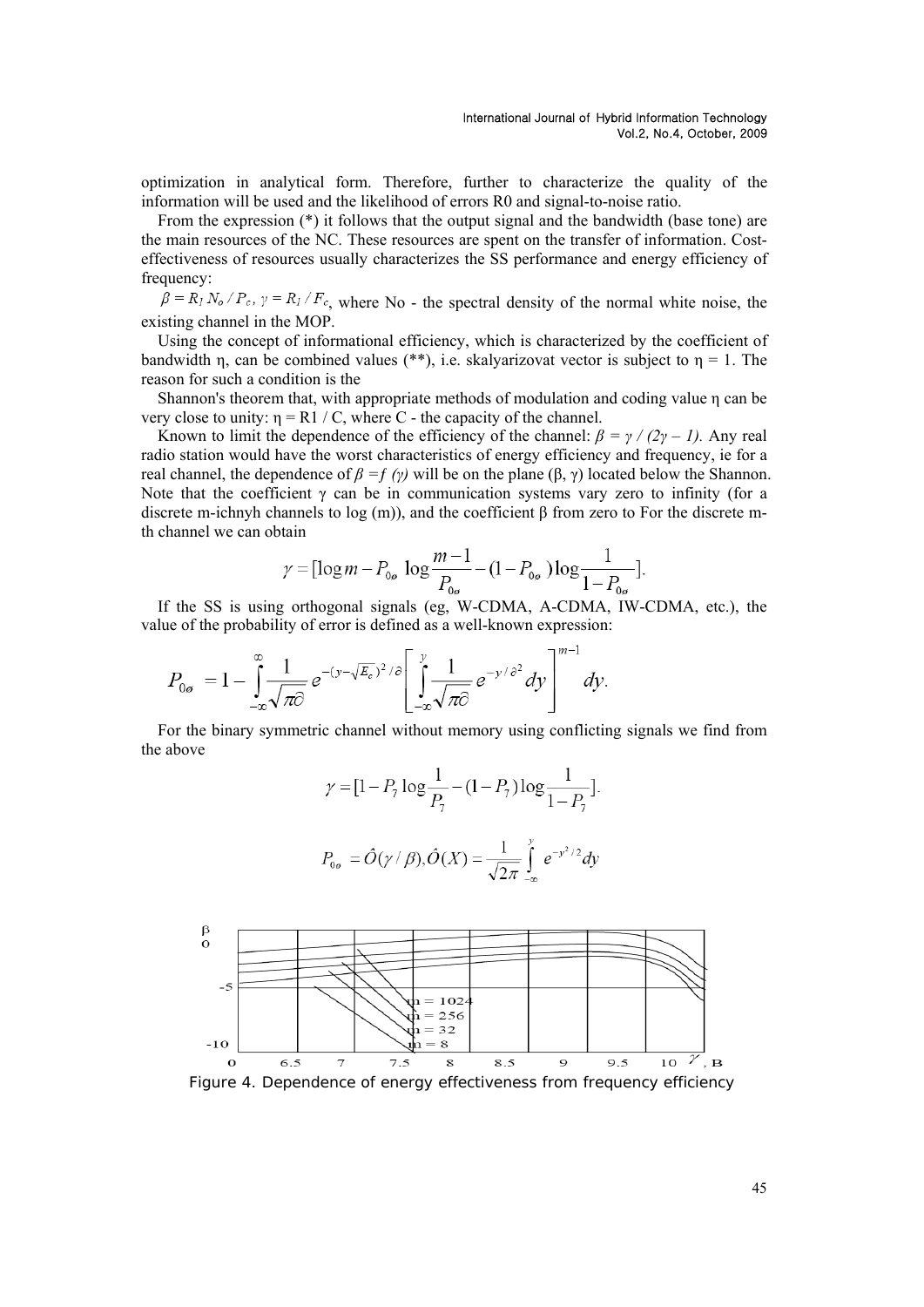The analysis of dependences  $(4)$ ,  $(5)$  and  $(6)$ , as well as Figure 2 shows that if the information rate is specified (Ru=const), a desire to work with low signal-to-noise (system noise) can be met only by reducing the frequency and energy efficiency. In doing so, according to Shannon theorem about the benefits of coding, transmission quality of communication can be made arbitrarily good.

## **4. Efficiency use of system of channel encoding by transmission of digital signals on communication channels**

By development of a modern digital transmission system of the information should be considered: 1) increase in transmission rate of bit *R* up to greatest possible; 2) minimization of probability of occurrence of bit mistake *PB*; 3) minimization of power consumption or minimization of the demanded attitude of energy one bit to spectral density of by power of noise  $Eb/N0$ ; 4) minimization of width of pass band  $W$ ; 5) maximization of efficiency of use of system; 6) minimization of constructive complexity of system, computing loading and costs of system [2]. To provide simultaneous performance of all these requirements it is very complex technical problem. From above stated it is visible, that requirements 1 and 2 contradict requirements 3 and 4; they provide simultaneous increase in speed and minimization *PB*, *Eb*/*N*0, *W*. There are some deterrents and theoretical restrictions which lead to the compromise in any system solutions. Some sold compromises between channel encoding and digital modulation can be shown is better through change of position of a working point on one of two planes – to the characteristic of probability of occurrence of a mistake and the characteristic of efficiency of use of a frequency band.

### **4.1 The minimal theoretical demanded width of a pass band**



Figure 5. A plane "band-efficiency"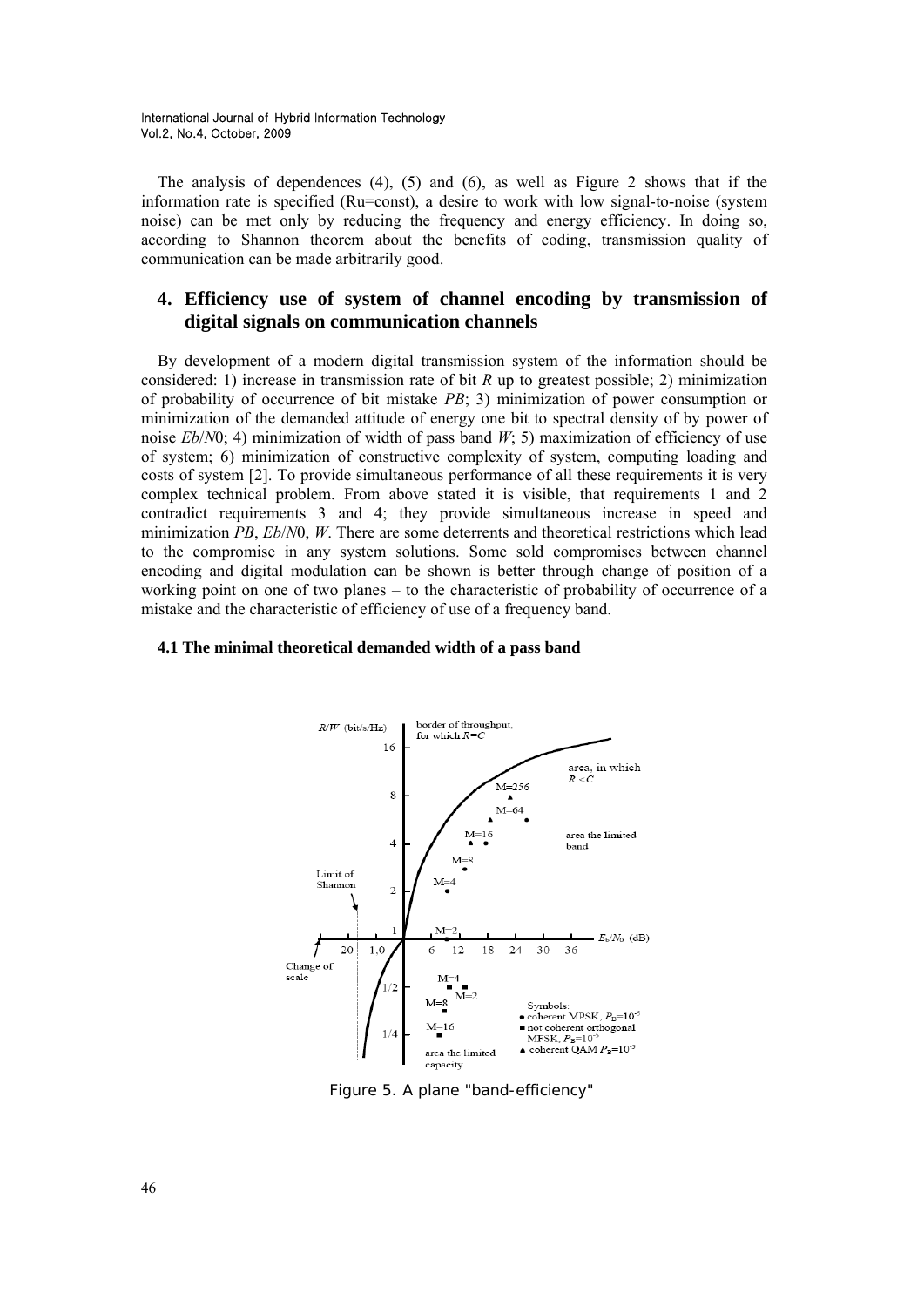In any sold system which is carrying out a no ideal filtration, there will be an intersymbol interference – the part of an interval of one impulse extends on the next symbols and stirs procedure of detecting. Nyquist [3] has shown, that the theoretical minimal width of a pass band (width of a frequency band on Nyquist), demanded for not modulated transmission *Rs* of symbols for a second without an intersymbol interference, makes *Rs*/2 Hz.

In practice the minimal width of a frequency band on Nyquist increases for 10-40 % owing to restrictions of real filters. Thus, real throughput of digital communication systems decreases about ideal 2 symbol/s/Hz up to 1,8-1,4 symbol/s/Hz. From a set of *M* of symbols, the system of modulation or channel encoding appropriates to each symbol *k-*bit value, where  $M=2k$ . In this case, the number bits on a symbol can be presented as  $k=\log 2M$ , and, hence, transmission rate of data, or bitrate *R*, there should be in *k* times more transmission rates of symbols *Rs*, apparently from a following basic parity:

$$
R = kR_s
$$
 or  $R_s = \frac{R}{k} = \frac{R}{\log_2 M}$ 

At use of the circuit in which for a step it is processed *k* bit, the signaling refers to as *M*nary. Each symbol of *M*-nary of the alphabet it is unequivocally coupled to sequence from *k*  bit, where  $k = \log 2M$  and  $M$  – the size of the alphabet.

If one of *M* of symbols (or signals) is transferred for interval *Тs*, transmission rate of data *R*  can be recorded in a following kind log bit/s 2

$$
R = \frac{k}{T_s} = \frac{\log_2 M}{T_s} \quad \text{bit/s}
$$

From a parity effective duration *Tb* of everyone a bit can be presented through duration of symbol *Тs* or transmission rate of given *Rs* 

$$
T_b = \frac{1}{R} = \frac{T_s}{k} = \frac{1}{kR_s}
$$

$$
R_s = \frac{R}{\log_2 M}
$$

It is visible, that in any digital circuit by transmission *k=*log2*M* bit for *Тs* second, to width of pass band *W* the Hz, efficiency of use of a frequency band is recorded as follows:

$$
\frac{R}{W} = \frac{\log_2 M}{WT_s} = \frac{1}{WT_b}
$$
 bit/s/Hz

For an estimation of power parameters and probabilistic characteristics of system with the limited pass band and by power without channel encoding analytical calculations are lead. Reference values of parameters of the channel are sampled is those: a radio channel with noise AWGN (additive white Gaussian noise); limited pass band *W*=4400 Hz; the attitude of by power of the received signal to spectral density of by power of noise *Pr*/*N*0=61 dBHz; demanded value of transmission rate of information  $R=17600$  bit/s; the demanded probability

of occurrence of a bit mistake should not exceed *PB*=10-5. Results of calculations have shown, that under condition of limited by a pass band is necessary to use the circuit of modulation 16-level MPSK (*М*=16) and without application of channel encoding a noise stability of system will be  $P_E=2.02 \cdot 10^{-6}$  and  $P_B=5.04 \cdot 10^{-7}$ .

Under condition of the limited by power parameters of the channel are sampled as follows: accessible pass band *W* is equal 75 kHz, and accessible  $P_r/N_0=51$  dBHz. For such systems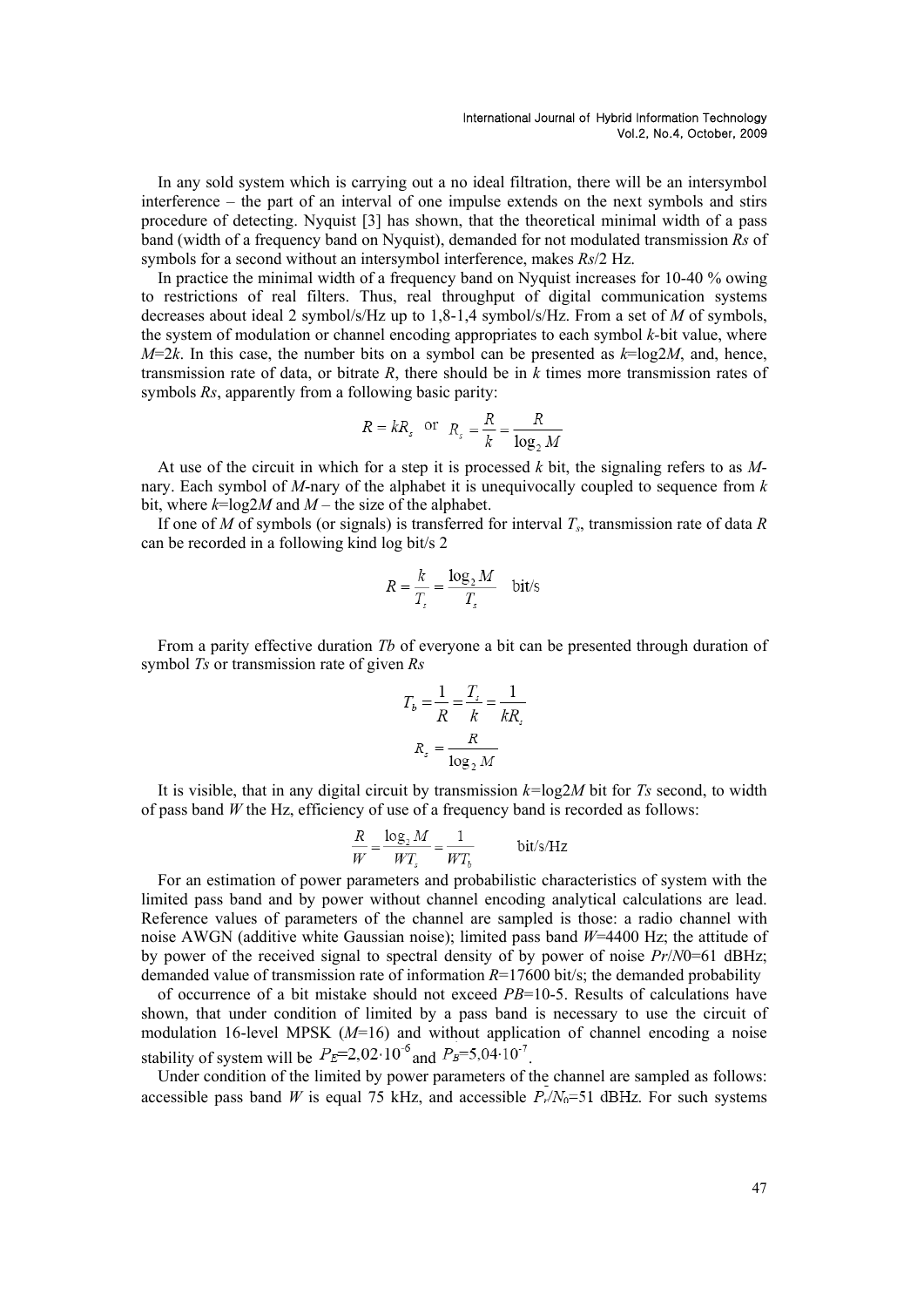effectively to use modulation 16- level MFSK. Calculations have shown, that thus without use of channel encoding a noise stability of system for symbolical mistakes equally  $P_E=1,06.10^{-5}$  and for bit –  $P_B=5,66.10^{-6}$ 

### **4.2. System with the limited by power and a pass band with channel encoding**

For definition of efficiency and productivity of system of channel encoding in this example initial parameters are sampled same, as well as in the previous example of system with the limited pass band, namely  $W=4400$  Hz,  $P_r/N_0=61$  dBHz and  $R=17600$  bit/s, but in this case it is supposed, that the probability of occurrence of bit mistake *PВ* should be no more than 10-10. As the pass band makes 4400 Hz, and of the equation

$$
\frac{E_b}{N_0} \text{(dB)} = \frac{P_r}{N_0} \text{(dBHz)} - R \text{(dBbit/s)} =
$$
  
= 61 \text{dBHz} - (10 \cdot \text{lg} 17600) \text{dBbit/s} = 18,5 \text{ dB (or 70,8)}

is found  $E_b/N_0=18.5$  dB. The given system is limited both on a pass band and on accessible by power. For satisfaction requirements to a pass band can use 16-level circuit PSK; but available 18,5 dB it is completely not enough attitude *Eb*/*N*0 for provision of demanded probability of occurrence of a bit mistake 10-10. Therefore we shall consider what efficiency and increase of productivity can give channel encoding. Generally it is possible to use convolution or a block code. For channel encoding we shall be will apply a block code with correction of threefold mistakes  $(n=127, k=106, t=3)$ . *n* – the general length of the block, consisting from code bits;  $k -$  quantity information bits;  $t -$  the maximal number wrong channel bits, giving in to correction, in the block in the size *n* bit. On Figure 2 the block diagram which is switching on the channel coder and the modem is represented.

For systems with modulation and channel encoding of transformation of speed have a following appearance



Figure 2. The circuit of the modem with channel encoding [2].

For the systems containing simultaneously both modulation, and channel encoding, transformations of attitudes of energy to spectral density of by power of noise will be the following: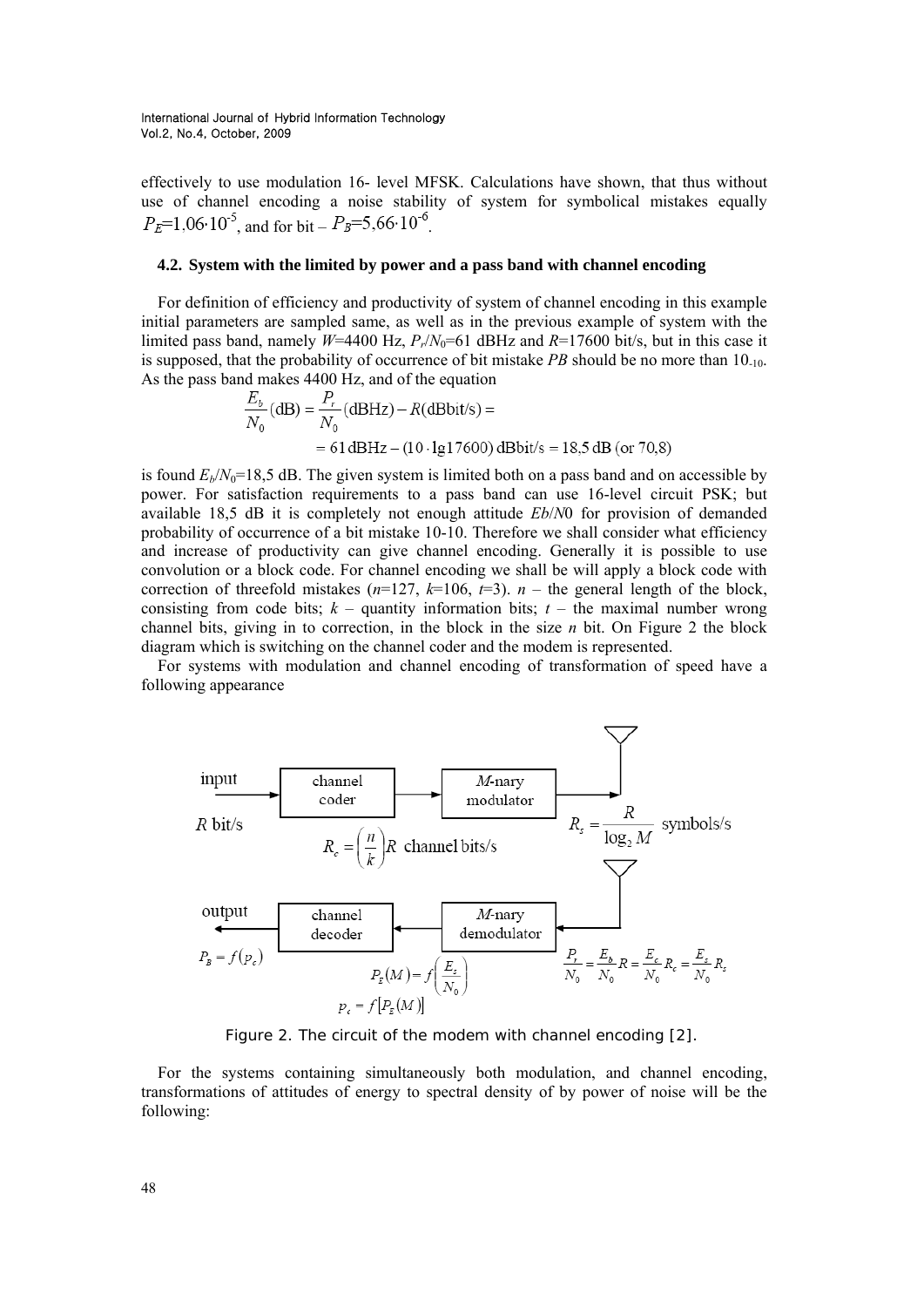$$
\frac{E_c}{N_0} = \left(\frac{k}{n}\right) \frac{E_b}{N_0}
$$

$$
\frac{E_s}{N_0} = (\log_2 M) \frac{E_c}{N_0}
$$

As values *Pr*/*N*0 and *R* are equal 61 dBHz and 17600 bits/s, from the equation (6) we find, that received *Eb*/*N*0=18,5 dB. It is necessary to note, that received *Eb*/*N*0 is fixed and does not depend on parameters of a code *n* and *k* and from parameter of modulation *M*. We define four parameters for the indication of a system effectiveness of channel encoding.

$$
\frac{E_s}{N_0} = (\log_2 M) \frac{E_c}{N_0} = (\log_2 M) \left(\frac{k}{n}\right) \frac{E_b}{N_0}
$$

$$
P_E(M) = 2Q \left[ \sqrt{\frac{2E_s}{N_0}} \sin\left(\frac{\pi}{M}\right) \right]
$$

$$
P_c = \frac{P_E}{\log_2 M}, \quad (P_E < 1)
$$

$$
P_B = \frac{1}{n} \sum_{j=t+1}^n j \binom{n}{j} p_c^j (1 - p_c)^{n-j}
$$

Below corresponding calculations are resulted.

$$
\frac{E_s}{N_0} = 4 \cdot \left(\frac{106}{127}\right) 70,8 = 236,4
$$

where  $M=16$ , and received  $E_b/N_0=18,5$  dB (or 70,8)

$$
P_E = 2Q\left[\sqrt{472.8} \cdot \sin\left(\frac{\pi}{16}\right)\right] = 2Q(4.35) = 1.44 \cdot 10^{-5}; \quad p_c = \frac{1.44 \cdot 10^{-5}}{4} = 3.57 \cdot 10^{-6}
$$
\n
$$
P_B = \frac{4}{127} \binom{127}{4} (3.57 \cdot 10^{-6})^4 (1 - 3.57 \cdot 10^{-6})^{123} + \dots = 5.28 \cdot 10^{-17}
$$

On the fourth step ability of a code to correction of bit mistakes is equal *t*=3. For reception *PB* on the fourth step for achievement of good result the first member of the sum in the equation (14) is enough to use only. It is possible to see, that with application of channel encoding occurrence of a bit mistake is almost eliminated. For a code (127, 106), we shall calculate transmission rate of data in channel bit's *Rс* and transmission rate of symbols *Rs*, by means of the equations, at *М*=16

$$
R_c = \left(\frac{n}{k}\right)R = \left(\frac{127}{106}\right)17600 = 21087 \text{ channel bits/s};
$$
  

$$
R_s = \frac{R_c}{\log_2 M} = \frac{21087}{4} = 5272 \text{ symbols/s}
$$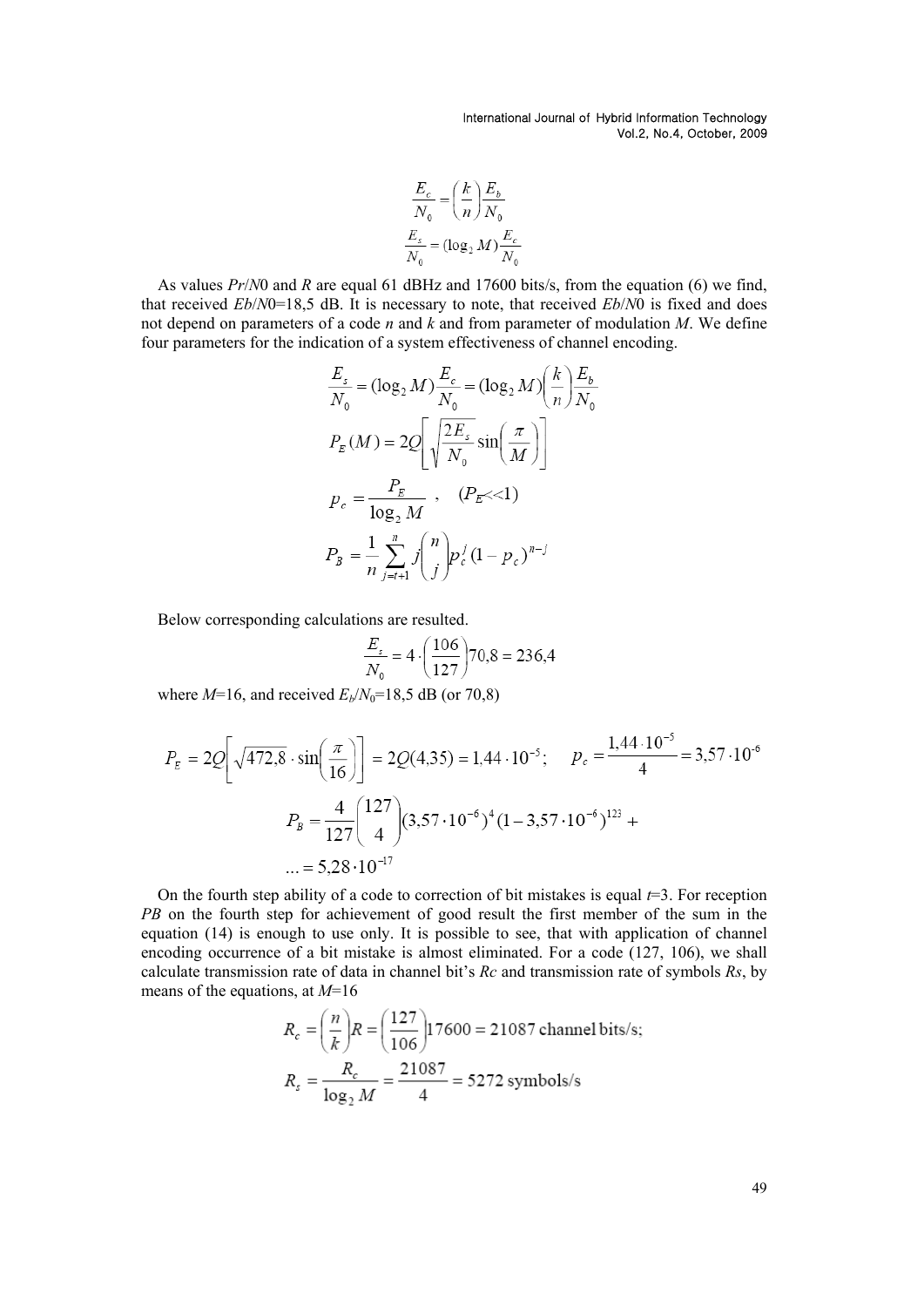From the formula, defining *PВ* it is visible, that this value quite satisfies demanded probability of occurrence of bit mistakes. Thus, by means of 16-level PSK it is possible to meet the requirements of the specification of the given channel with the limited by power and throughput with use of system of channel encoding.

### **4.3 Definition of efficiency of channel encoding**

For definition of efficiency in the beginning for the circuit 16-level PSK without channel encoding pays off, how much greater (concerning accessible 18,5 dB) value  $E_b/N_0$  is required for reception  $P_B=10^{-10}$ . This additional  $E_b/N_0$  is demanded efficiency of channel encoding. Using the following formula it is found *Es*/*N*0 without use of encoding which will give probability of occurrence of mistake  $P_B$ =10<sup>-10</sup>.

$$
P_B \approx \frac{P_E}{\log_2 M} \approx \frac{2Q \left[ \sqrt{\frac{2E_s}{N_0}} \sin \left( \frac{\pi}{M} \right) \right]}{\log_2 M} = 10^{-10}
$$

Calculation of the equation with a trial and error method rather  $E_s/N_0$ , will give value for system without channel encoding  $E_s/N_0 = 518,25$  (27,15 dB) and as each symbol consists from  $log216=4$  the bit's, demanded  $E_b/N_0$  (without encoding) = 518,25/4=129,6 (21,13 dB). From the equation (11) it is known,  $E_s/N_0$ =236,4 (23,74 dB), and therefore, with channel encoding,  $E_b/N_0$ =236,4/4=59,1 (17,72 dB). Efficiency of channel encoding is defined by the following formula:

$$
G\left(\text{AB}\right) = \left(\frac{E_b}{N_0}\right)_{\text{without encoding}}\left(\text{dB}\right) - \left(\frac{E_b}{N_0}\right)_{\text{with encoding}}\left(\text{dB}\right) = 21,13\text{ dB} - 17,72\text{ dB} = 3,41\text{ dB}
$$

## **5. Conclusion**

The present article reviews efficiency evaluation methods for IEEE 802.11 broadband wireless networks under heavy and normal load. The method is based on Markov models and allows a precise estimation of major efficiency parameters: competition window and delay time. This method would allow for more effective optimization of broadcasting message generation times in order to minimize the average notification time.

Thus the main indicator of quality of the ultra broadband channel is a signal-to-noise ratio at the output of the correlation receiver. To reduce the signal-to-noise ratio at the inlet to the receiver should be lowering the frequency and energy efficiency systems.

This technique allows the calculation of coverage of broadband access networks, in practice, turning out thereby experience with the introduction of broadband access technologies to ensure the quality and the introduction of competitive services.

At modernization of telecommunication systems from the point of view of development and applications of perspective technologies on the basis of effective methods algorithms of channel encoding render practical value in this direction. Application of channel encoding in systems of a digital information communication enables to lower the energy, having to everyone transferred bit's, provides a high noise stability, especially, in a digital video broadcasting where transferred symbols are the electronic form of dynamic actions, and their elements are transferred by a principle «from a point to a point».

## **References**